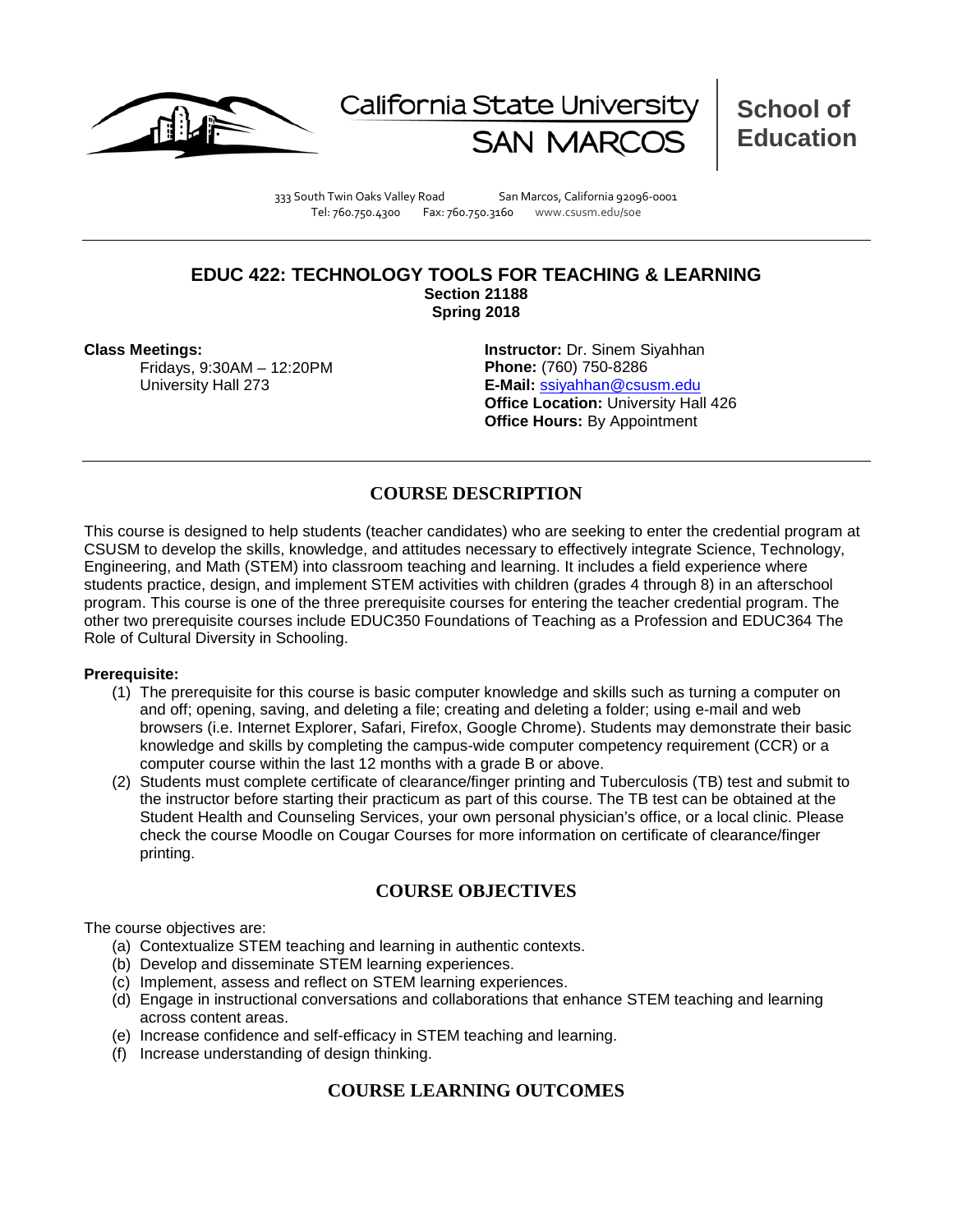In the end of this course, students will meet the International Society for Technology in Education (ISTE) Educator Standards. These standards are:

**1. Learner:** Educators continually improve their practice by learning from and with others and exploring proven and promising practices that leverage technology to improve student learning.

**2. Leader:** Educators seek out opportunities for leadership to support student empowerment and success and to improve teaching and learning.

**3. Citizen:** Educators inspire students to positively contribute to and responsibly participate in the digital world.

**4. Collaborator:** Educators dedicate time to collaborate with both colleagues and students to improve practice, discover and share resources and ideas, and solve problems.

**5. Designer:** Educators design authentic, learner-driven activities and environments that recognize and accommodate learner variability.

**6. Facilitator:** Educators facilitate learning with technology to support student achievement of the 2016 ISTE Standards for Students (see [https://www.iste.org/standards/standards/for-students\)](https://www.iste.org/standards/standards/for-students).

**7. Analyst:** Educators understand and use data to drive their instruction and support students in achieving their learning goals.

# **COURSE MATERIALS & RESOURCES**

- 1. **Google Drive:** This is an online file storage service provided by Google. It allows users to create, share, and collaboratively edit files stored in the cloud. Students should have access to Google Drive through their CSUSM e-mail. If you do not have access to Google Drive, you can create an account at drive.google.com. Directions on how to create an account are available at: <https://support.google.com/drive/answer/2424384?hl=en>
- 2. **Additional File Storage:** While you can create, upload, and store files using Google Drive, you may need to use an additional secondary cloud file storage service such as Dropbox (You can create an account at [www.dropbox.com\)](http://www.dropbox.com/) and/or purchase a USB stick (8GB or larger) to store large files.
- 3. **Cougar Courses:** Course materials, assignment instructions, and grades will be available on Cougar Courses site. Available at: [https://cc.csusm.edu/.](https://cc.csusm.edu/) Be sure to set your preferred email in your profile settings of Cougar Courses so that you receive important announcements and communications. It is your responsibility to check the course site regularly and bring any issues immediately to the instructor's attention.
- 4. **Campus Resources:** In addition to attending class meetings, students may need to use campus resources for some assignments. It is the student's responsibility to make arrangements to have the technology resources available in order to complete scheduled assignments and due dates. All students must plan times they can work in labs on campus. Students are required to check campus resources and availability of labs. Mac computers are available in ACD 202, ACD 211, UH 271, and SCI2 306 in addition to other locations such as the library 2<sup>nd</sup> floor.
- 5. **Backing Up Work:** Many technology platforms you will be using in this course are online and require a username and password. However, for some assignments you will need to take a screenshot or copy/paste your work into a word file, therefore it is important that you backup your work.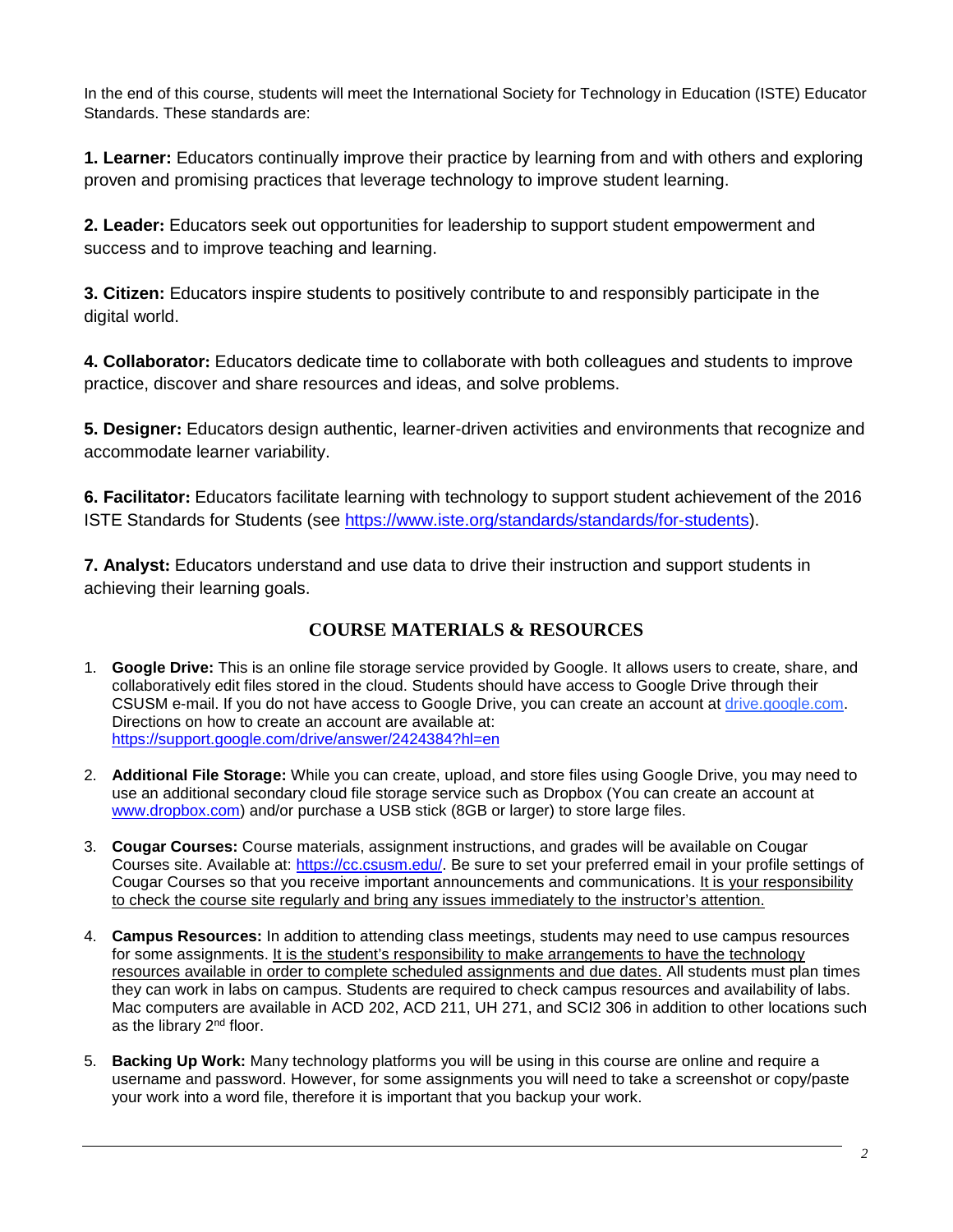6. **Username & Password:** You will be using a variety of online platforms. Avoid creating a new username and password for each platform, instead, use the same username and password for all platforms for you to easily remember.

# **UNIVERSITY AND SCHOOL OF EDUCATION POLICIES**

**Attendance Policy:** Due to the dynamic and interactive nature of courses in the School of Education, all candidates are expected to attend all classes and participate actively. At a minimum, teacher candidates must attend more than 80% of class time, or s/he may not receive a passing grade for the course at the discretion of the instructor. Individual instructors may adopt more stringent attendance requirements. Should the candidate have extenuating circumstances, s/he should contact the instructor as soon as possible.

**Professional Dispositions:** The California State University San Marcos School of Education fosters the development of the following professional dispositions among teacher candidates:

- *Social Justice and Equity*: Candidates appreciate the languages, communities, and experiences learners bring to the classroom. Candidates advocate for and support marginalized communities and individuals.
- *Collaboration*: Candidates learn and practice the skills of collaboration in their coursework and use them in their professional interactions with students, colleagues, parents, caregivers and those in the wider community.
- *Critical Thinking*: Candidates analyze various professional contexts, resulting in more informed decisionmaking about professional practice.
- *Professional Ethics*: Candidates learn to make and act on well-reasoned, principled judgments.
- *Reflective Teaching and Learning*: Candidates critically review their professional practice and the impact it has on student success.
- *Life-Long Learning*: Candidates are committed to actively seeking new knowledge, skills and experiences throughout their career.

**Academic Honesty Policy:** Students are expected to adhere to standards of academic honesty and integrity, as outlined in the Student Academic Honesty Policy. All written work and oral presentation assignments must be original work. All ideas/materials that are borrowed from other sources must have appropriate references to the original sources including resources found online. Any quoted material should give credit to the source and be punctuated with quotation marks.

Students are responsible for honest completion of their work including examinations. There will be no tolerance for infractions. If you believe there has been an infraction by someone in the class, please bring it to the instructor's attention. The instructor reserves the right to discipline any student for academic dishonesty in accordance with the general rules and regulations of the university. Disciplinary action may include the lowering of grades and/or the assignment of a failing grade for an exam, assignment, or the class as a whole.

Incidents of Academic Dishonesty will be reported to the Dean of Students. Sanctions at the University level may include suspension or expulsion from the University.

It is expected that each candidate will do his/her own work, and contribute equally to group projects and processes. Plagiarism or cheating is unacceptable under any circumstances. If you are in doubt about whether your work is paraphrased or plagiarized see the Plagiarism Prevention for Students website **<http://library.csusm.edu/plagiarism/index.html>**. If there are questions about academic honesty, please consult the University catalog.

**Writing Requirement:** The CSUSM writing requirement of 2500 words is met through the completion of course assignments. Therefore, all assignments will be looked at for content, organization, grammar, spelling, and format. If needed, it is suggested that you make an appointment with the Writing Center [\(http://www.csusm.edu/writing\\_center/\)](http://www.csusm.edu/writing_center/) to seek help with writing skills before submitting your written assignments.

Because it is important for teachers to be able to effectively communicate their ideas to students, parents, colleagues, and administrators, writing that is original, clear and error-free is a priority for the School of Education.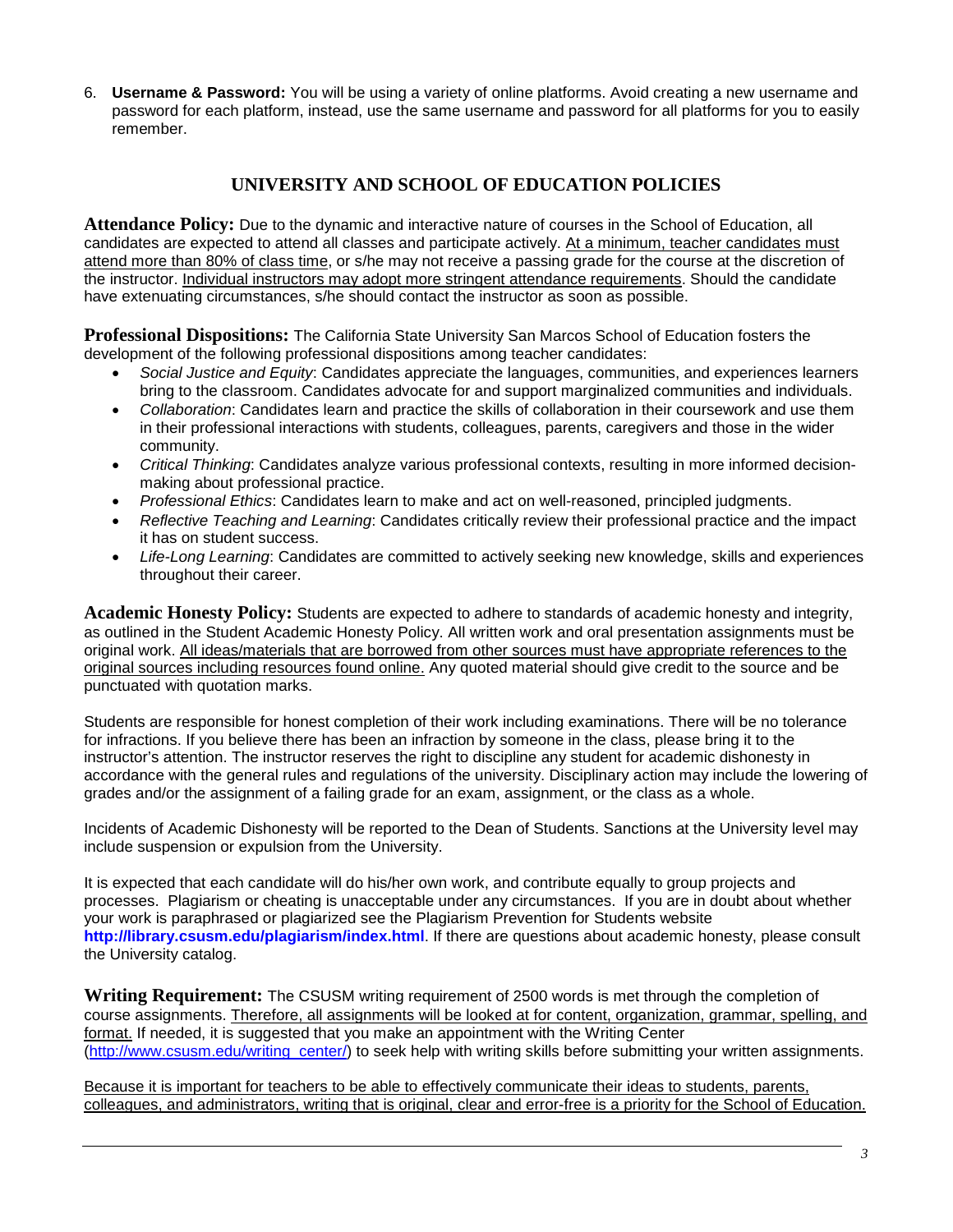**Students with Disabilities Requiring Reasonable Accommodations:** Students with disabilities who require reasonable accommodations must seek approval for services by providing appropriate and recent documentation to the Office of Disability Support Services (DSS). This office is in Craven Hall 4300, contact by phone at (760) 750-4905, or TTY (760) 750-4909. Students authorized by DSS to receive reasonable accommodations should meet with their instructor during office hours. Alternatively, in order to ensure confidentiality, in a more private setting.

# **COURSE ACTIVITIES**

### **IN CLASS MEETINGS**

The course meets on Fridays between 9:30AM-12:20PM. Students are expected to attend each weekly session prepared to actively participate in a workshop style class session. During part of the class session, students will learn and practice STEM activities and discuss key concepts related to design thinking and teaching STEM. The course is structured such that students will practice in class what they are expected to do with children at their practicum sites.

### **FIELD EXPERIENCE**

As part of the course, students will implement the STEM activities they learned in class with children (grades 4 through 8) at a school site. The field experience will take place in the evenings on Mondays, Wednesdays, or Thursdays in Oceanside depending on which practicum site you are assigned. Students will work in groups of four to five throughout the semester and will be assigned to one practicum site. Each after school session, students will take a different role within their groups. These roles include: lead facilitator, support facilitator, observer, and interviewer. Students must be prepared to budget for travel expenses. Carpooling is strongly encouraged. The field experience hours in this class will count towards the 45 hours of supervised field work assignment requirement in EDUC350 Foundations of Teaching as a Profession (one of the three prerequisite courses students must take to enter the teacher credential program). You will accumulate at least 10.5 hours of field experience in this class.

### **COURSE EXPECTATIONS**

**Professional Demeanor:** It is expected that students will conduct themselves as professional adults who show respect to others, bring a positive attitude, and demonstrate productive engagement with people, process, and tasks to be completed. Professional demeanor includes, but not limited to, meeting the following expectations:

- 1. Arriving to all class meetings **on time**. Emailing the instructor when you are unable to attend class meetings or when you will be late. If you come late to class more than twice in the semester, you will be considered absent. Consistently being late to class will not be tolerated. You must arrive 15 minutes before to the practicum site. You cannot be late to the practicum site.
- 2. Submitting required assignments **on time**. When you are unable to complete an assignment and need more time, e-mail the instructor and explain the reasons for requesting an extension, and provide a projected timeline for successful completion of the assignment.
- 3. Attending ALL seven after school sessions at the practicum site. Attending ALL class meetings that focus on practicing the after school activities.
- 4. Approaching problems with a disposition to find solutions rather than feeling helplessness or hopelessness when facing a challenge or difficulty. This applies to the learning and teaching of different technologies and other class and field work related issues.
- 5. Working respectfully and productively with peers, the instructor, children, and practicum site staff at all times.
- 6. Open and clear communication with peers and the instructor at all times.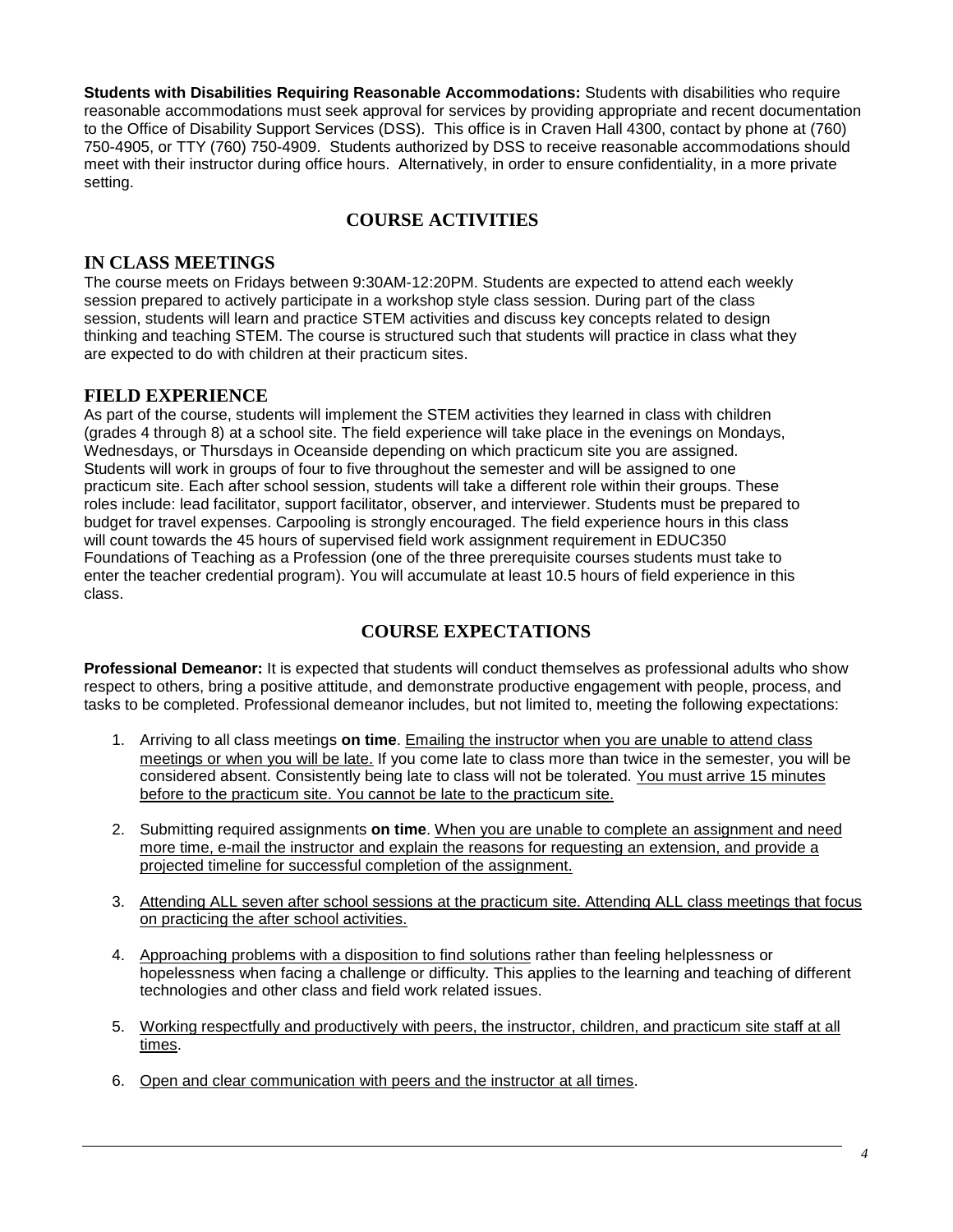7. Contributing to and being part of a supportive and collaborative teaching and learning environment. This includes helping classmates with technical, content, managerial, and pedagogical issues, interacting with your peers and children, connecting and working collaboratively with your teammates.

**Electronic Communication:** My goal is to respond to your e-mails as soon as possible. However, I have other job responsibilities and family obligations. While it is my intention to respond to all received e-mails in a timely manner, it might take up to 24 hours to respond to your e-mail.

**Online Etiquette:** Please keep in mind that electronic communication is a very specific form of communication, with its own nuances and etiquette. For instance, electronic messages sent with no title or greetings, in all upper case (or lower case) letters, major typos, or slang, often communicate more than the sender originally intended. With that said, please be mindful of all e-mail and online discussion messages you send to your colleagues, to faculty members in the School of Education, or to persons within the greater educational community. All electronic messages should be crafted with professionalism and care. Things to consider:

- Would I say in person what this electronic message specifically says?
- How could this message be misconstrued?
- Does this message represent my highest self?
- Am I sending this electronic message to avoid a face-to-face conversation?

In addition, if there is ever a concern with an electronic message sent to you, please talk with the author in person to correct any confusion. Be aware that messages sent within an online context may be open to misinterpretation. When concerned, meanings should be verified to clarify sender's intent.

### **COURSE ASSIGNMENTS**

**CITI Training:** As part of your field experience, you will take on the role of a teacher-researcher, collecting data (information) about children's STEM learning through photos, field notes, and interviews. You will complete the CITI (Collective Institutional Training Initiative (CITI) and receive a certificate upon completing the appropriate modules and submit the certificate to the instructor. The modules will provide information about procedures and guidelines that must be followed when doing research in educational settings with children.

**Field Notes:** At the end of each afterschool session with children, students will submit field notes that document what happened during the session and their reflections about the session. Each field note entry will be at least 1000 words and will include photos from the site. The photos must be unidentifiable, meaning you can only take photos of children at an angle where children's faces cannot be recognized (e.g. behind their head). Further, in your field notes you must only use children's first name and the first letter of their last name.

**Creating a Design Challenge:** Students will work in groups to create a design challenge that integrates one of the technology tools they learned in class, and implement the design challenge with children in the afterschool program.

**Creating an Instructional Video:** Students will work in groups to create an instructional video of their design challenge (at least 4 to 5 minutes long). Students will create storyboard, use digital camera, edit video files, and upload their video and publically share it on YouTube or Vimeo.

**STEM Teaching and Learning Reflection:** You will write a reflection paper based on a topic related to STEM teaching and learning drawing on your field notes and research articles (1 to 3) you find on the topic. The goal of the reflection paper is for you to reflect on your own learning, your observations of how children learn at your practicum site, and connecting these experiences to what we know from research conducted by others in the field of education. The paper should be 6 to 7 double space pages and 12-point font and normal 1 inch margins.

#### **All assignments are due by 23:55 pm on the due date. More information on each assignment can be found on Cougar Course Site.**

### **GRADING**

It is expected that you will complete your practicum, submit your assignments on time, and meet course expectations. Please discuss individual issues with the instructor promptly if extraordinary circumstances (e.g.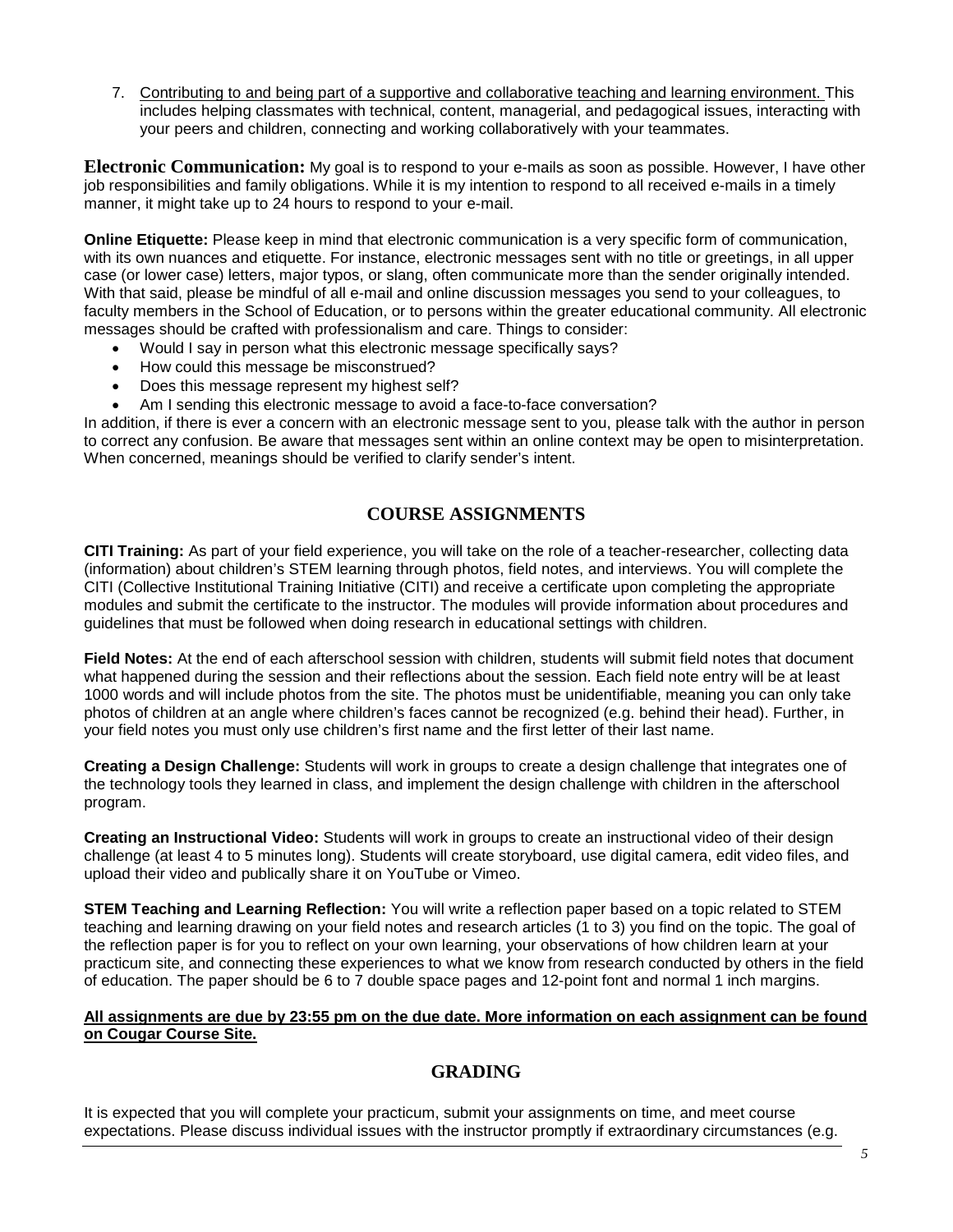being sick) prohibit you from turning in assignments on time, going to the practicum sites, or participate in course activities. You must provide a doctor's note if you are sick. Points will be deducted if assignments are submitted late (10% penalty per day late). No credit will be awarded if the assignment is 1 week late. Field notes must be turned in within 48 hours of the completion of an afterschool session. No credit will be awarded if field notes are submitted after the 48 hours limit. Students who wish to revise an assignment (except the CITI and the field notes assignments) must negotiate the requirements of the revision with the instructor.

| $94 - 100$ A | $90 - 93$ A-                                                                                                    |
|--------------|-----------------------------------------------------------------------------------------------------------------|
| $87 - 89B +$ | $84 - 86 B$                                                                                                     |
| $80 - 83 B$  | $77 - 79$ C+                                                                                                    |
| 74 – 76 C    | $70 - 73$ C-                                                                                                    |
| 60 – 69 D    | Below 60 F                                                                                                      |
|              | ta de la constitución de la constitución de la constitución de la constitución de la constitución de la constit |

Failure to complete this course with a grade of C+ or better will prohibit a teacher candidate from entering a teaching credential program. You are responsible to track your grades and progress in the course by logging in Cougar Course. Attendance will be taken each class. 10 points will be deducted for each class you miss. You cannot miss any field experience sessions at the practicum site. Fulfilling at least 10.5 hours of field experience is a requirement to pass this course.

| <b>Assignments</b>                               | <b>Points</b> |
|--------------------------------------------------|---------------|
| <b>CITI Training</b>                             | 10            |
| <b>Field Notes</b><br>$(10 \text{ points } x 7)$ | 70            |
| <b>Creating a Design Challenge</b>               | 30            |
| <b>Instructional Video</b>                       | 30            |
| <b>STEM Teaching and Learning Reflection</b>     | 30            |
| <b>Total:</b>                                    | 175           |

# **COURSE SCHEDULE**

Please note that modifications may occur at the discretion of the instructor and based on coordination with the practicum sites. Any changes to assignments and activity schedule will be announced in class OR students will be notified via e-mail. To successfully complete this course, *all assignments must be completed* at an acceptable level noted on assignment directions. **All assignments are due by 23:55 pm on the due date**.

| Week         | Date                | <b>Topics</b>                                                                                              | <b>Due Dates</b>                                                                           |
|--------------|---------------------|------------------------------------------------------------------------------------------------------------|--------------------------------------------------------------------------------------------|
|              | Jan. 26             | <b>Introductions</b><br>Course Overview                                                                    |                                                                                            |
| $\mathbf{2}$ | Feb. 2              | Introduction to Design Thinking                                                                            |                                                                                            |
| 3            | Feb. 9              | Facilitating STEM after school activities                                                                  |                                                                                            |
| 4            | Feb. 16             | <b>Review of G Suite</b><br><b>Training for Taking Field Notes</b><br><b>Writing STEM Reflection Paper</b> | <b>CITI Training Assignment:</b><br>Due Thursday, February 15                              |
| 5            | Feb. 23             | Learn & Practice Design Challenge 1                                                                        |                                                                                            |
| 6            | Feb. 26-<br>March 1 | <b>Field Experience:</b><br>Implement Design Challenge 1 at the<br>school site                             | <b>Field Notes Assignment:</b><br>Field Note Entry #1<br>Due within 48 hours of site visit |
|              | March 2             | Learn & Practice Design Challenge 2                                                                        |                                                                                            |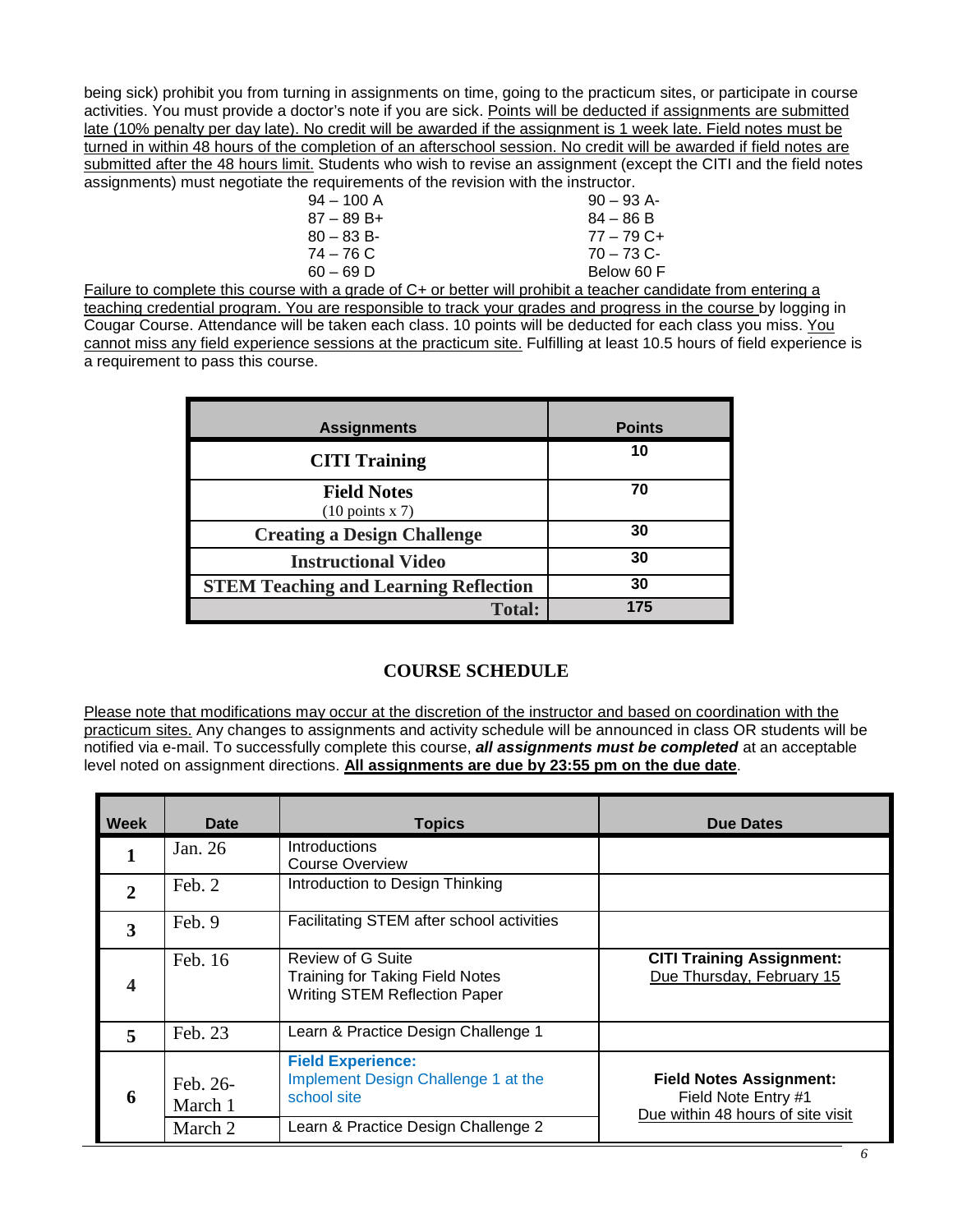|                  | March 5-8               | <b>Field Experience:</b><br>Implement Design Challenge 2 at the<br>school site | <b>Field Notes Assignment:</b><br>Field Note Entry #2                                   |
|------------------|-------------------------|--------------------------------------------------------------------------------|-----------------------------------------------------------------------------------------|
| $\overline{7}$   | March 9                 | Learn & Practice Design Challenge 3                                            | Due within 48 hours of site visit                                                       |
|                  |                         |                                                                                | <b>STEM T&amp;L Reflection Assignment:</b><br>Identify a Topic<br>Due Thursday, March 8 |
|                  | <b>March 12-15</b>      | <b>Field Experience:</b><br>Implement Design Challenge 3 at the                | <b>Field Notes Assignment:</b>                                                          |
| 8                |                         | school site                                                                    | Field Note Entry #3                                                                     |
|                  | March 16                | Learn & Practice Design Challenge 4 & 5                                        | Due within 48 hours of site visit                                                       |
|                  | <b>March 19-22</b>      | <b>CSUSM Spring Break:</b><br><b>No Field Experience</b>                       |                                                                                         |
| $\boldsymbol{9}$ |                         |                                                                                |                                                                                         |
|                  | March 23                | <b>CSUSM Spring Break:</b><br><b>No Class Meeting</b>                          |                                                                                         |
|                  | <b>March 26-29</b>      | <b>Field Experience:</b><br>Implement Design Challenge 4 at the                | <b>Field Notes Assignment:</b>                                                          |
|                  |                         | school site                                                                    | Field Note Entry #4                                                                     |
| 10               | March 30                | <b>CSUSM Cesar Chavez Day:</b><br><b>No Class Meeting</b>                      | Due within 48 hours of site visit                                                       |
|                  |                         |                                                                                | <b>STEM T&amp;L Reflection Assignment:</b><br>Find an Article                           |
|                  |                         |                                                                                | Due Thursday, March 29                                                                  |
|                  |                         | <b>Field Experience:</b>                                                       | <b>Field Notes Assignment:</b>                                                          |
| 11               | April 2-5               | Implement Design Challenge 5 at the<br>school site                             | Field Note Entry #5<br>Due within 48 hours of site visit                                |
|                  | April 6                 | Create Design Challenge 6<br><b>Oceanside Spring Break:</b>                    |                                                                                         |
| 12               | April 9-12              | No Field Experience                                                            | <b>Design Challenge Assignment:</b><br>Due Thursday, April 12                           |
|                  | April 13                | Finish Design Challenge 6                                                      |                                                                                         |
|                  | April 16-19             | <b>Field Experience:</b><br>Implement Design Challenge 6 at the                | <b>Field Notes Assignment:</b><br>Field Note Entry #6                                   |
| 13               |                         | school site<br>Learn & Practice Design Challenge 7                             | Due within 48 hours of site visit                                                       |
|                  | April 20<br>April 23-26 | <b>Field Experience:</b>                                                       | <b>Field Notes Assignment:</b>                                                          |
|                  |                         | Implement Design Challenge 7 at the<br>school site                             | Field Note Entry #7<br>Due within 48 hours of site visit                                |
| 14               | April 27                | Preparing storyboarding for the instructional                                  |                                                                                         |
|                  |                         | video                                                                          | <b>STEM T&amp;L Reflection Assignment:</b><br><b>Draft Submission</b>                   |
|                  |                         |                                                                                | Due Thursday, April 26                                                                  |
|                  | May 4                   | Shooting & Editing the Instructional Video                                     | <b>Instructional Video Assignment:</b><br>Storyboarding                                 |
| 15               |                         |                                                                                | Due Thursday, May 3                                                                     |
|                  | May 11                  | Editing & Publishing the Instructional Video                                   | <b>Instructional Video Assignment:</b><br><b>Final Submission</b>                       |
| 16               |                         |                                                                                | Due Friday, May 18                                                                      |
|                  |                         |                                                                                |                                                                                         |